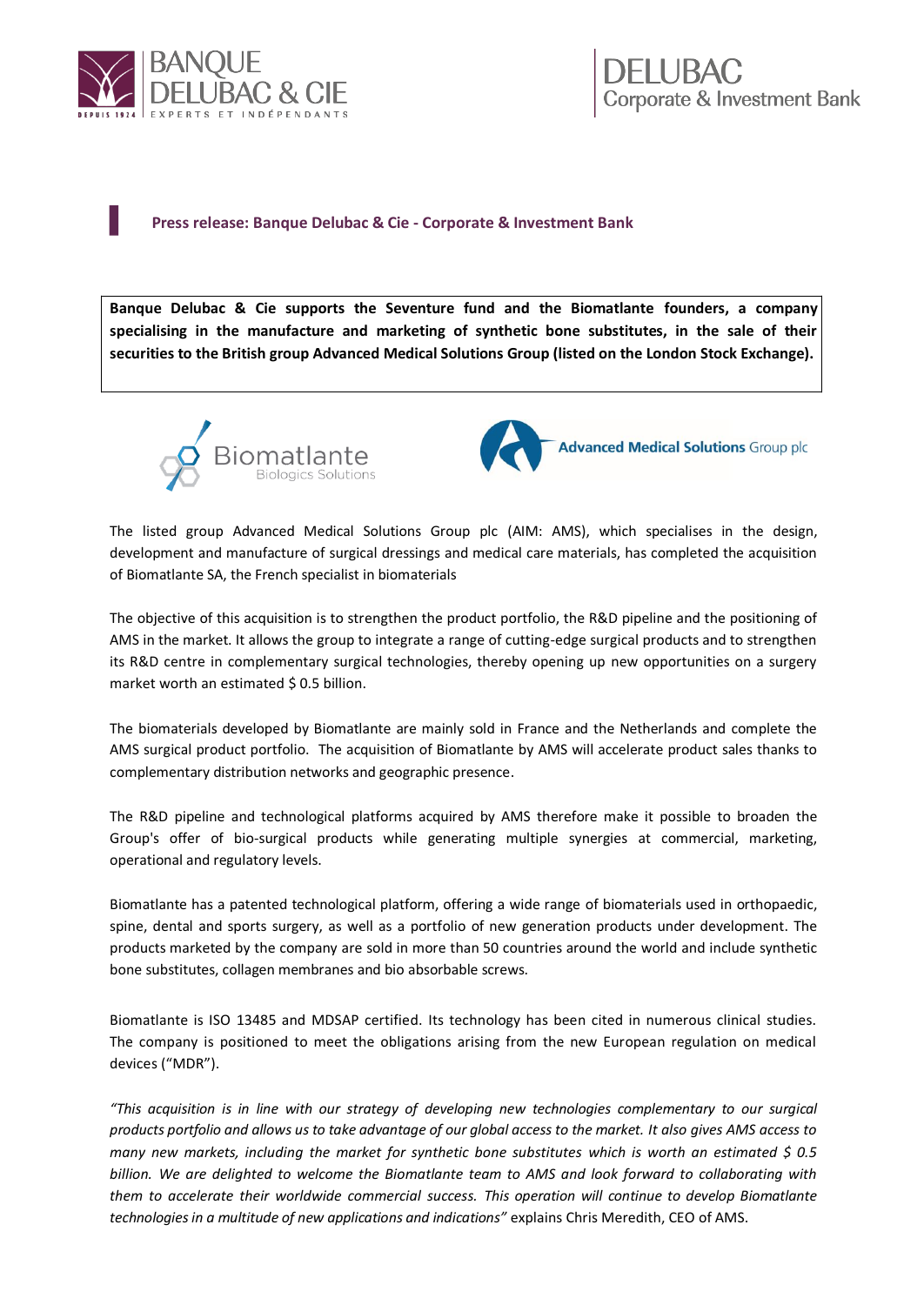*"We were very pleased to advise Biomatlante's shareholders in their strategic merger with AMS, generating synergies, for both Biomatlante - which will accelerate its growth thanks to AMS distribution networks - and for AMS, which is accessing a complementary market to its current surgical products range and an R&D pipeline to develop new generation products"* says Christine Lambert-Goué, Director, Banque Delubac & Cie Corporate & Investment Bank.

*"This transaction once again demonstrates the ability of our team to advise managers and shareholders in their M&A operations, both in France and with foreign counterparts"* explains Mickaël Hazout, Managing Director Banque Delubac & Cie Corporate& Investment Bank.

**As part of this transaction, Banque Delubac & Cie advised and successfully supported the Seventure fund as well as the founding shareholders in the preparation of the sale of Biomatlante, the search for potential buyers, both in Europe and internationally, up until final negotiations.**

## **About Banque Delubac & Cie**

Banque Delubac & Cie, created in 1924, is an independent financial institution offering specialised banking and financial services. Employing more than 200 employees, it has branches in Paris, Lyon, Toulouse, Valence and Le Cheylard (historic head office, located in Ardèche).

Over the last 10 years its Corporate & Investment Bank division has developed a merger and acquisition advisory, engineering and financial operations activity for listed and unlisted companies). *For more information:* <https://www.delubac.com/>

#### **About Biomatlante**

A pioneer in biomaterials, Biomatlante develops, manufactures and markets synthetic bone substitute technologies.

Biomatlante specialises in the production of synthetic biomaterials that promote bone regeneration and today is one of the world leaders in bone grafting technologies. It sells its products in more than 50 countries. Biomatlante products are commonly used in orthopedic, trauma, spine, ENT, maxillofacial and dental surgery.

Biomatlante works closely with universities and research centres around the world. I t collaborates notably with the CNRS (French Centre for Scientific Research), INSERM (French National Institute of Health and Medical Research) and several other national and international universities. These partnerships strengthen Biomatlante's ability to be at the forefront of innovation in new biomaterials.

MBCP® technology is a synthetic bone substitute platform for biphasic calcium phosphate with a unique micro and macroporous structure that most closely resembles the architecture of natural human bone. MBCP® Technology products are available in different forms (granules, blocks and anatomical shapes), injectable / mouldable sealant, absorbable osteosynthesis (based on specific composite material combining granules and MBCP® polymers), and an intelligent MBCP® + insert for tissue engineering which can be combined with bone marrow or stem cells. The osteogenic and osteoinductive properties are scientifically proven and linked to the bioactive Biomatlante technology. The EZ-Cure® collagen membrane, a product complementary to the bone filling ranges, is offered to dental surgeons and provides a complete solution in maxillofacial surgery.

*For more information:* <https://biomatlante.com/fr/>